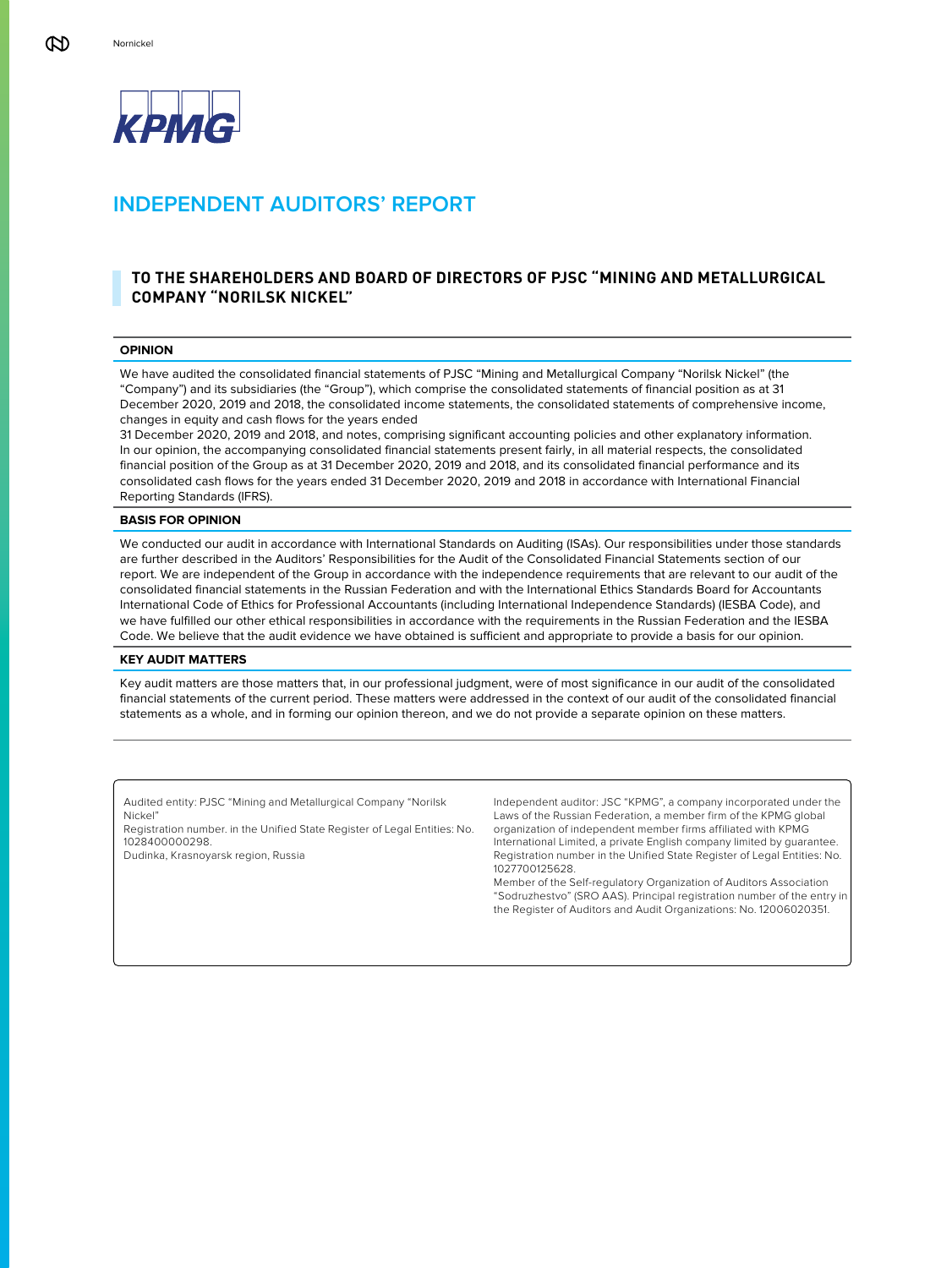9



#### **FUEL LEAKAGE IN NORILSK**

Please refer to the Note 26 in the consolidated financial statements.

| THE KEY AUDIT MATTER                                                                                                                                                                                                                                                                                                                                                                                                                                                                                                                                                                                                                                                                                                                                                                                                            | HOW THE MATTER WAS ADDRESSED IN OUR AUDIT                                                                                                                                                                                                                                                                                                                                                                                                                                                                                                                                                                                                                                                                                                                                                                  |
|---------------------------------------------------------------------------------------------------------------------------------------------------------------------------------------------------------------------------------------------------------------------------------------------------------------------------------------------------------------------------------------------------------------------------------------------------------------------------------------------------------------------------------------------------------------------------------------------------------------------------------------------------------------------------------------------------------------------------------------------------------------------------------------------------------------------------------|------------------------------------------------------------------------------------------------------------------------------------------------------------------------------------------------------------------------------------------------------------------------------------------------------------------------------------------------------------------------------------------------------------------------------------------------------------------------------------------------------------------------------------------------------------------------------------------------------------------------------------------------------------------------------------------------------------------------------------------------------------------------------------------------------------|
| In May 2020, an incident resulting in contamination of<br>water bodies and land as well as damage to biological<br>resources occurred at the heat and power plant of the<br>Group in Norilsk. On 5 February 2021 the court ruled<br>to partially satisfy the claim filed by Rosprirodnadzor in<br>relation to compensation of damages to water bodies<br>and soil. As at 31 December 2020 the Group recognized<br>an environmental provision relating to reimbursement<br>of environmental damage and forecast clean-up and<br>rehabilitation expenses in the amount of USD 2,076<br>million.<br>Given the materiality of the provision, inherent<br>uncertainty around the ultimate outcome of the litigation<br>since the court decision has not yet come into force,<br>this matter required significant judgement including | Our audit procedures included the following:<br>We reviewed the correspondence with Rosprirodnadzor and<br>documentation considered by the court during the court hearings;<br>We involved KPMG legal and environmental experts to gain an<br>understanding of the disputed matter;<br>We analysed decision issued by the court partially satisfying the<br>claim filed by Rosprirodnadzor;<br>We inquired management of the Group about further steps with<br>regard to the court ruling;<br>We obtained Group's and its in-house legal counsel's assessment<br>of other existing and potential claims and analysed their<br>interpretation of the relevant laws and regulation.<br>We involved KPMG tax specialists to assess Group's tax treatment<br>in respect of recognized environmental provision. |
| interpretation of laws and regulations. Therefore,<br>we consider the measurement and disclosure of the                                                                                                                                                                                                                                                                                                                                                                                                                                                                                                                                                                                                                                                                                                                         | We also considered the appropriateness and completeness of the<br>disclosures in the consolidated financial statements.                                                                                                                                                                                                                                                                                                                                                                                                                                                                                                                                                                                                                                                                                    |

#### **OTHER INFORMATION**

environmental provision to be a key audit matter

Management is responsible for the other information. The other information comprises the Financial Overview (MD&A) (but does not include the consolidated financial statements and our auditors' report thereon), which we obtained prior to the date of this auditors' report, and the information included in other sections of Annual Report for 2020, which is expected to be made available to us after that date.

Our opinion on the consolidated financial statements does not cover the other information and we will not express any form of assurance conclusion thereon.

In connection with our audit of the consolidated financial statements, our responsibility is to read the other information identified above and, in doing so, consider whether the other information is materially inconsistent with the consolidated financial statements or our knowledge obtained in the audit, or otherwise appears to be materially misstated.

If, based on the work we have performed on the other information that we have obtained prior to the date of this auditors' report, we conclude that there is a material misstatement of this other information, we are required to report that fact. We have nothing to report in this regard.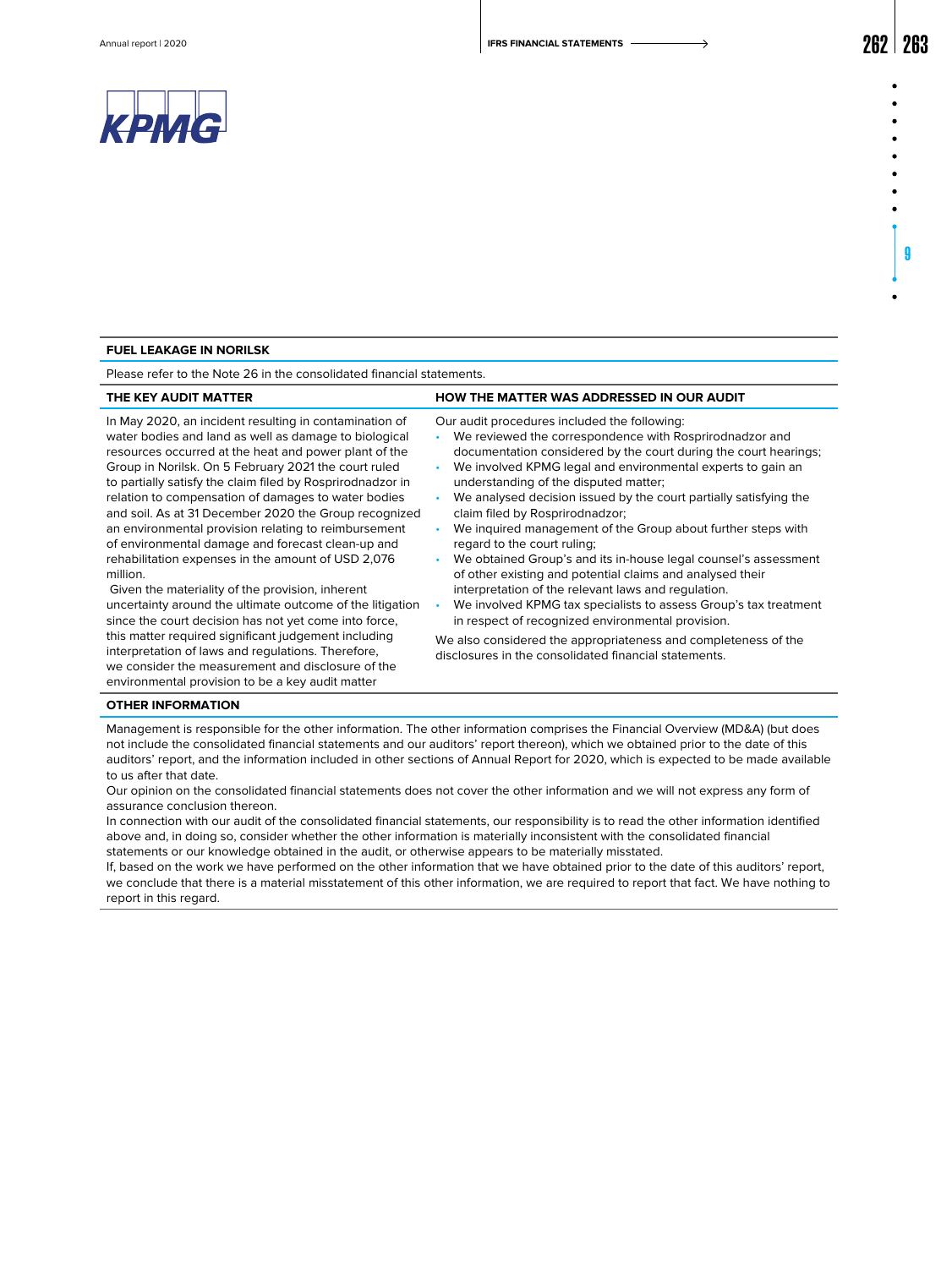#### **RESPONSIBILITIES OF MANAGEMENT AND THOSE CHARGED WITH GOVERNANCE FOR THE CONSOLIDATED FINANCIAL STATEMENTS**

Management is responsible for the preparation and fair presentation of the consolidated financial statements in accordance with IFRS, and for such internal control as management determines is necessary to enable the preparation of consolidated financial statements that are free from material misstatement, whether due to fraud or error.

In preparing the consolidated financial statements, management is responsible for assessing the Group's ability to continue as a going concern, disclosing, as applicable, matters related to going concern and using the going concern basis of accounting unless management either intends to liquidate the Group or to cease operations, or has no realistic alternative but to do so. Those charged with governance are responsible for overseeing the Group's financial reporting process.

#### **AUDITORS' RESPONSIBILITIES FOR THE AUDIT OF THE CONSOLIDATED FINANCIAL STATEMENTS**

Our objectives are to obtain reasonable assurance about whether the consolidated financial statements as a whole are free from material misstatement, whether due to fraud or error, and to issue an auditors' report that includes our opinion. Reasonable assurance is a high level of assurance, but is not a guarantee that an audit conducted in accordance with ISAs will always detect a material misstatement when it exists. Misstatements can arise from fraud or error and are considered material if, individually or in the aggregate, they could reasonably be expected to influence the economic decisions of users taken on the basis of these consolidated financial statements.

As part of an audit in accordance with ISAs, we exercise professional judgment and maintain professional scepticism throughout the audit. We also:

- Identify and assess the risks of material misstatement of the consolidated financial statements, whether due to fraud or error, design and perform audit procedures responsive to those risks, and obtain audit evidence that is sufficient and appropriate to provide a basis for our opinion. The risk of not detecting a material misstatement resulting from fraud is higher than for one resulting from error, as fraud may involve collusion, forgery, intentional omissions, misrepresentations, or the override of internal control.
- Obtain an understanding of internal control relevant to the audit in order to design audit procedures that are appropriate in the circumstances, but not for the purpose of expressing an opinion on the effectiveness of the Group's internal control.
- Evaluate the appropriateness of accounting policies used and the reasonableness of accounting estimates and related disclosures made by management.
- Conclude on the appropriateness of management's use of the going concern basis of accounting and, based on the audit evidence obtained, whether a material uncertainty exists related to events or conditions that may cast significant doubt on the Group's ability to continue as a going concern. If we conclude that a material uncertainty exists, we are required to draw attention in our auditors' report to the related disclosures in the consolidated financial statements or, if such disclosures are inadequate, to modify our opinion. Our conclusions are based on the audit evidence obtained up to the date of our auditors' report. However, future events or conditions may cause the Group to cease to continue as a going concern.
- Evaluate the overall presentation, structure and content of the consolidated financial statements, including the disclosures, and whether the consolidated financial statements represent the underlying transactions and events in a manner that achieves fair presentation.
- Obtain sufficient appropriate audit evidence regarding the financial information of the entities or business activities within the Group to express an opinion on the consolidated financial statements. We are responsible for the direction, supervision and performance of the group audit. We remain solely responsible for our audit opinion.